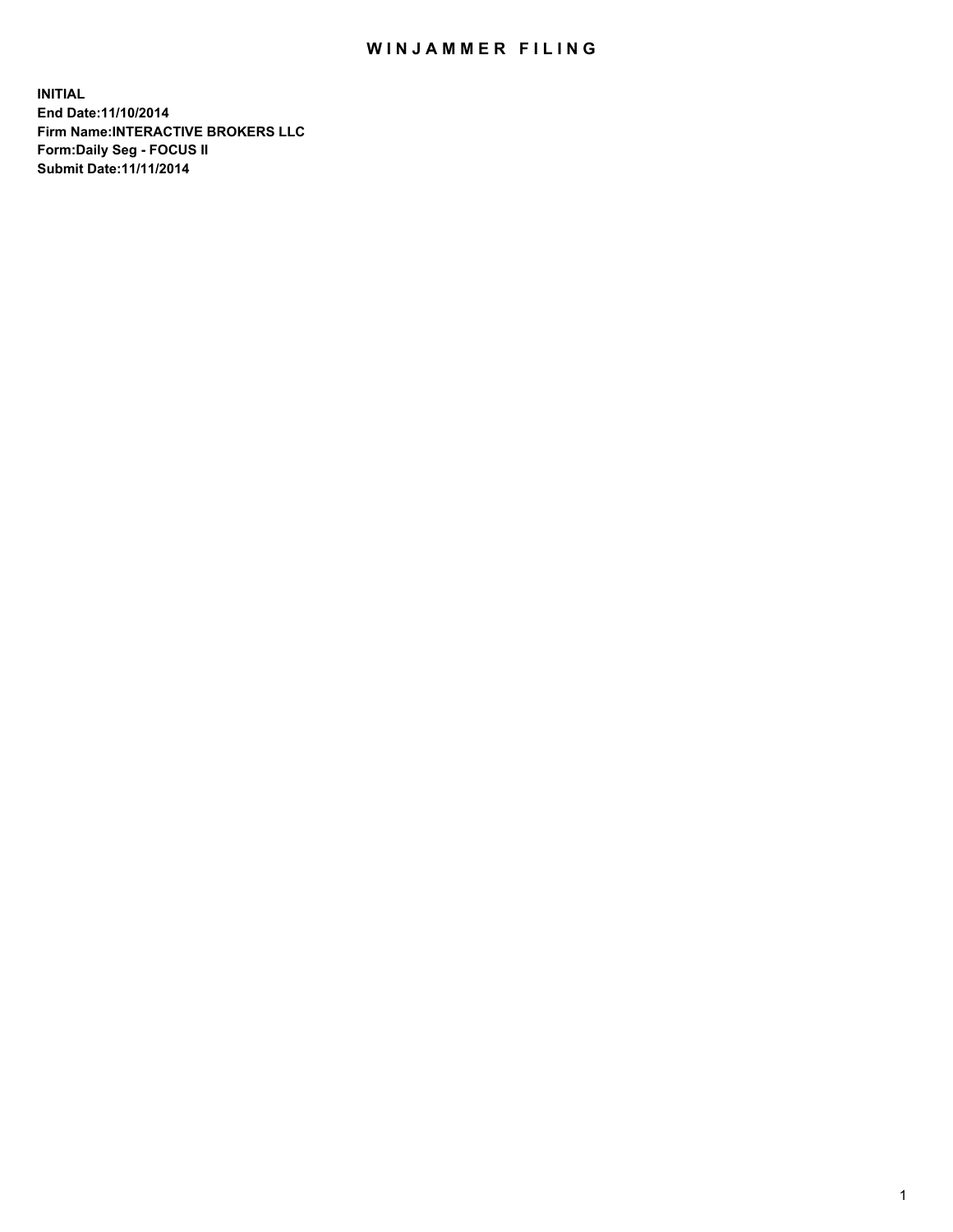## **INITIAL End Date:11/10/2014 Firm Name:INTERACTIVE BROKERS LLC Form:Daily Seg - FOCUS II Submit Date:11/11/2014 Daily Segregation - Cover Page**

| Name of Company<br><b>Contact Name</b><br><b>Contact Phone Number</b><br><b>Contact Email Address</b>                                                                                                                                                                                                                          | <b>INTERACTIVE BROKERS LLC</b><br><b>Michael Ellman</b><br>203-422-8926<br>mellman@interactivebrokers.co<br>$\underline{\mathbf{m}}$ |
|--------------------------------------------------------------------------------------------------------------------------------------------------------------------------------------------------------------------------------------------------------------------------------------------------------------------------------|--------------------------------------------------------------------------------------------------------------------------------------|
| FCM's Customer Segregated Funds Residual Interest Target (choose one):<br>a. Minimum dollar amount: ; or<br>b. Minimum percentage of customer segregated funds required:% ; or<br>c. Dollar amount range between: and; or<br>d. Percentage range of customer segregated funds required between:% and%.                         | <u>0</u><br>0<br><u>155,000,000 245,000,000</u><br>00                                                                                |
| FCM's Customer Secured Amount Funds Residual Interest Target (choose one):<br>a. Minimum dollar amount: ; or<br>b. Minimum percentage of customer secured funds required:% ; or<br>c. Dollar amount range between: and; or<br>d. Percentage range of customer secured funds required between:% and%.                           | <u>0</u><br>0<br>80,000,000 120,000,000<br>0 <sub>0</sub>                                                                            |
| FCM's Cleared Swaps Customer Collateral Residual Interest Target (choose one):<br>a. Minimum dollar amount: ; or<br>b. Minimum percentage of cleared swaps customer collateral required:% ; or<br>c. Dollar amount range between: and; or<br>d. Percentage range of cleared swaps customer collateral required between:% and%. | $\overline{\mathbf{0}}$<br>$\overline{\mathbf{0}}$<br>0 <sub>0</sub><br>0 <sub>0</sub>                                               |
| Current ANC:on<br><b>Broker Dealer Minimum</b><br>Debit/Deficit - CustomersCurrent AmountGross Amount<br>Domestic Debit/Deficit<br>Foreign Debit/Deficit                                                                                                                                                                       | 2,540,848,030 10-NOV-2014<br>372,927,162<br>5,362,085<br>4,483,700 0                                                                 |
| Debit/Deficit - Non CustomersCurrent AmountGross Amount<br>Domestic Debit/Deficit<br>Foreign Debit/Deficit<br>Proprietary Profit/Loss<br>Domestic Profit/Loss<br>Foreign Profit/Loss                                                                                                                                           | 0 <sub>0</sub><br>0 <sub>0</sub><br><u>0</u><br>$\underline{\mathbf{0}}$                                                             |
| Proprietary Open Trade Equity<br>Domestic OTE<br>Foreign OTE<br><b>SPAN</b><br><b>Customer SPAN Calculation</b><br>Non-Customer SPAN Calcualation                                                                                                                                                                              | <u>0</u><br><u>0</u><br>1,091,460,686<br>32,478,568                                                                                  |
| <b>Proprietary Capital Charges</b><br>Minimum Dollar Amount Requirement<br>Other NFA Dollar Amount Requirement                                                                                                                                                                                                                 | <u>0</u><br>20,000,000 [7465]<br>21,441,639 [7475]                                                                                   |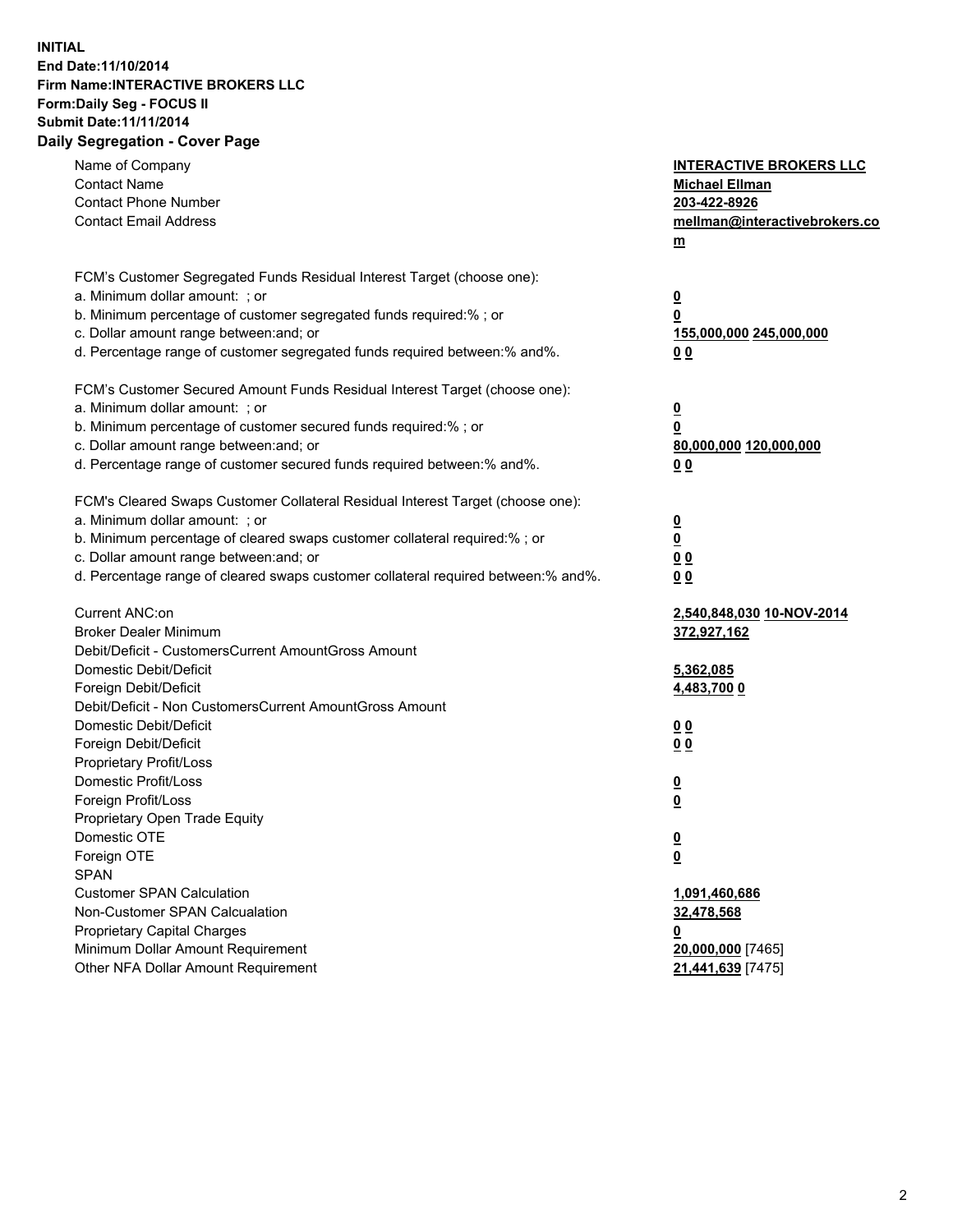## **INITIAL End Date:11/10/2014 Firm Name:INTERACTIVE BROKERS LLC Form:Daily Seg - FOCUS II Submit Date:11/11/2014 Daily Segregation - Secured Amounts**

|                | Daily Ocglegation - Occarea Anioants                                                        |                                   |
|----------------|---------------------------------------------------------------------------------------------|-----------------------------------|
|                | Foreign Futures and Foreign Options Secured Amounts                                         |                                   |
|                | Amount required to be set aside pursuant to law, rule or regulation of a foreign            | $0$ [7305]                        |
|                | government or a rule of a self-regulatory organization authorized thereunder                |                                   |
| 1.             | Net ledger balance - Foreign Futures and Foreign Option Trading - All Customers             |                                   |
|                | A. Cash                                                                                     | 294,673,289 [7315]                |
|                | B. Securities (at market)                                                                   | $0$ [7317]                        |
| 2.             | Net unrealized profit (loss) in open futures contracts traded on a foreign board of trade   | 2,001,798 [7325]                  |
| 3.             | Exchange traded options                                                                     |                                   |
|                | a. Market value of open option contracts purchased on a foreign board of trade              | 294,825 [7335]                    |
|                | b. Market value of open contracts granted (sold) on a foreign board of trade                | -453,647 [7337]                   |
| 4.             | Net equity (deficit) (add lines 1.2. and 3.)                                                | 296,516,265 [7345]                |
| 5.             | Account liquidating to a deficit and account with a debit balances - gross amount           | 4,483,700 [7351]                  |
|                | Less: amount offset by customer owned securities                                            | 0 [7352] 4,483,700 [7354]         |
| 6.             | Amount required to be set aside as the secured amount - Net Liquidating Equity              | 300,999,965 [7355]                |
|                | Method (add lines 4 and 5)                                                                  |                                   |
| 7.             | Greater of amount required to be set aside pursuant to foreign jurisdiction (above) or line | 300,999,965 [7360]                |
|                | 6.                                                                                          |                                   |
|                | FUNDS DEPOSITED IN SEPARATE REGULATION 30.7 ACCOUNTS                                        |                                   |
| $\mathbf{1}$ . | Cash in banks                                                                               |                                   |
|                | A. Banks located in the United States                                                       | 336,856,306 [7500]                |
|                | B. Other banks qualified under Regulation 30.7                                              | 0 [7520] 336,856,306 [7530]       |
| 2.             | Securities                                                                                  |                                   |
|                | A. In safekeeping with banks located in the United States                                   | $0$ [7540]                        |
|                | B. In safekeeping with other banks qualified under Regulation 30.7                          | 0 [7560] 0 [7570]                 |
| 3.             | Equities with registered futures commission merchants                                       |                                   |
|                | A. Cash                                                                                     | $0$ [7580]                        |
|                | <b>B.</b> Securities                                                                        | $0$ [7590]                        |
|                | C. Unrealized gain (loss) on open futures contracts                                         | $0$ [7600]                        |
|                | D. Value of long option contracts                                                           | $0$ [7610]                        |
|                | E. Value of short option contracts                                                          | 0 [7615] 0 [7620]                 |
| 4.             | Amounts held by clearing organizations of foreign boards of trade                           |                                   |
|                | A. Cash                                                                                     | $0$ [7640]                        |
|                | <b>B.</b> Securities                                                                        | $0$ [7650]                        |
|                | C. Amount due to (from) clearing organization - daily variation                             | $0$ [7660]                        |
|                | D. Value of long option contracts                                                           | $0$ [7670]                        |
|                | E. Value of short option contracts                                                          | 0 [7675] 0 [7680]                 |
| 5.             | Amounts held by members of foreign boards of trade                                          |                                   |
|                | A. Cash                                                                                     | 64,532,324 [7700]                 |
|                | <b>B.</b> Securities                                                                        | $0$ [7710]                        |
|                | C. Unrealized gain (loss) on open futures contracts                                         | 1,595,659 [7720]                  |
|                | D. Value of long option contracts                                                           | 294,835 [7730]                    |
|                | E. Value of short option contracts                                                          | -453,662 [7735] 65,969,156 [7740] |
| 6.             | Amounts with other depositories designated by a foreign board of trade                      | 0 [7760]                          |
| 7.             | Segregated funds on hand                                                                    | $0$ [7765]                        |
| 8.             | Total funds in separate section 30.7 accounts                                               | 402,825,462 [7770]                |
| 9.             | Excess (deficiency) Set Aside for Secured Amount (subtract line 7 Secured Statement         | 101,825,497 [7380]                |
|                | Page 1 from Line 8)                                                                         |                                   |
| 10.            | Management Target Amount for Excess funds in separate section 30.7 accounts                 | 80,000,000 [7780]                 |
| 11.            | Excess (deficiency) funds in separate 30.7 accounts over (under) Management Target          | 21,825,497 [7785]                 |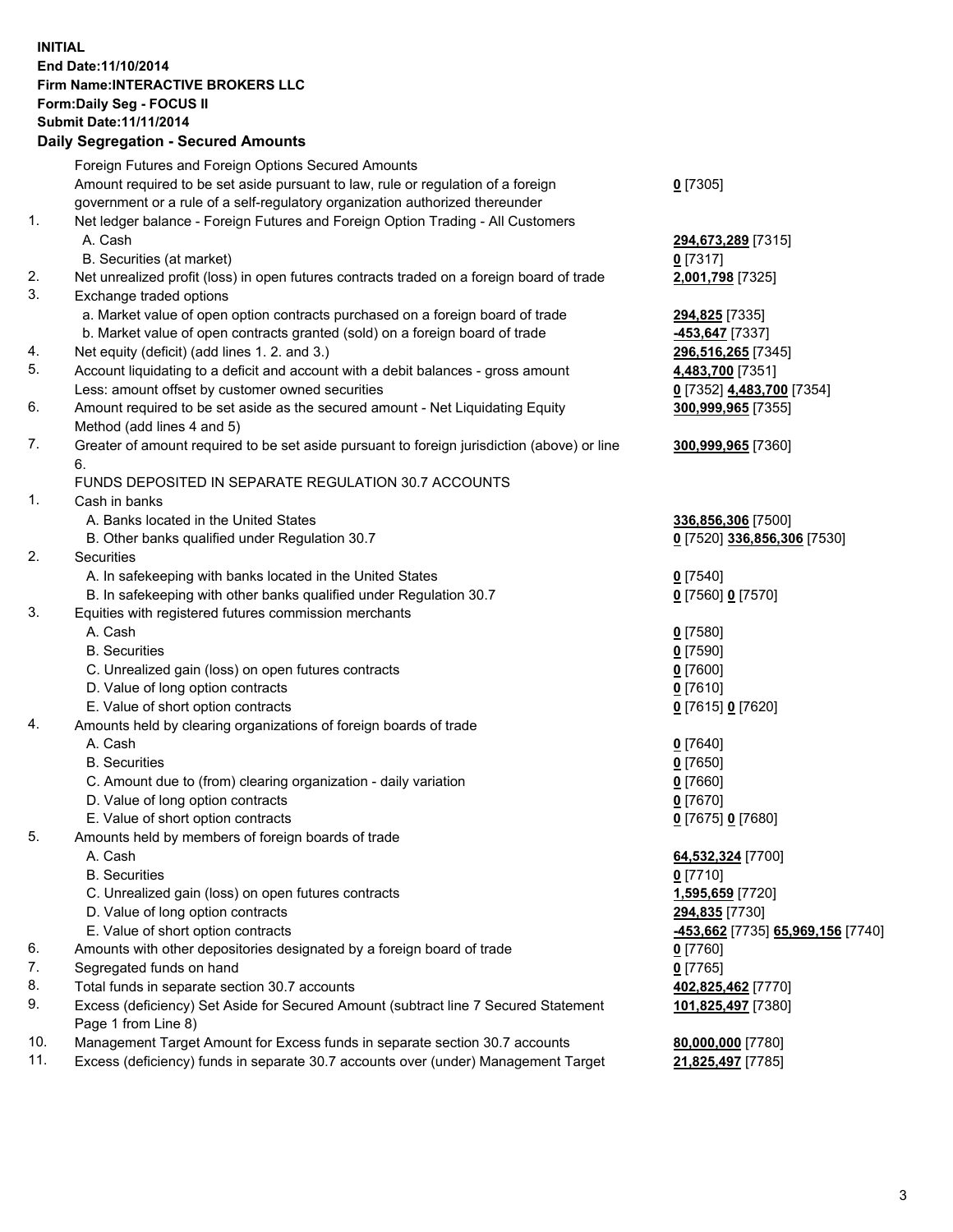**INITIAL End Date:11/10/2014 Firm Name:INTERACTIVE BROKERS LLC Form:Daily Seg - FOCUS II Submit Date:11/11/2014 Daily Segregation - Segregation Statement** SEGREGATION REQUIREMENTS(Section 4d(2) of the CEAct) 1. Net ledger balance A. Cash **2,376,038,491** [7010] B. Securities (at market) **0** [7020] 2. Net unrealized profit (loss) in open futures contracts traded on a contract market **-39,227,558** [7030] 3. Exchange traded options A. Add market value of open option contracts purchased on a contract market **116,314,102** [7032] B. Deduct market value of open option contracts granted (sold) on a contract market **-185,237,041** [7033] 4. Net equity (deficit) (add lines 1, 2 and 3) **2,267,887,994** [7040] 5. Accounts liquidating to a deficit and accounts with debit balances - gross amount **5,362,085** [7045] Less: amount offset by customer securities **0** [7047] **5,362,085** [7050] 6. Amount required to be segregated (add lines 4 and 5) **2,273,250,079** [7060] FUNDS IN SEGREGATED ACCOUNTS 7. Deposited in segregated funds bank accounts A. Cash **382,604,338** [7070] B. Securities representing investments of customers' funds (at market) **1,215,934,418** [7080] C. Securities held for particular customers or option customers in lieu of cash (at market) **0** [7090] 8. Margins on deposit with derivatives clearing organizations of contract markets A. Cash **8,825,682** [7100] B. Securities representing investments of customers' funds (at market) **79,528,072** [7110] C. Securities held for particular customers or option customers in lieu of cash (at market) **0** [7120] 9. Net settlement from (to) derivatives clearing organizations of contract markets **-380,108** [7130] 10. Exchange traded options A. Value of open long option contracts **743,631** [7132] B. Value of open short option contracts **-5,754,474** [7133] 11. Net equities with other FCMs A. Net liquidating equity **-40,569,445** [7140] B. Securities representing investments of customers' funds (at market) **844,956,217** [7160] C. Securities held for particular customers or option customers in lieu of cash (at market) **0** [7170] 12. Segregated funds on hand **0** [7150] 13. Total amount in segregation (add lines 7 through 12) **2,485,888,331** [7180] 14. Excess (deficiency) funds in segregation (subtract line 6 from line 13) **212,638,252** [7190] 15. Management Target Amount for Excess funds in segregation **155,000,000** [7194]

16. Excess (deficiency) funds in segregation over (under) Management Target Amount Excess

**57,638,252** [7198]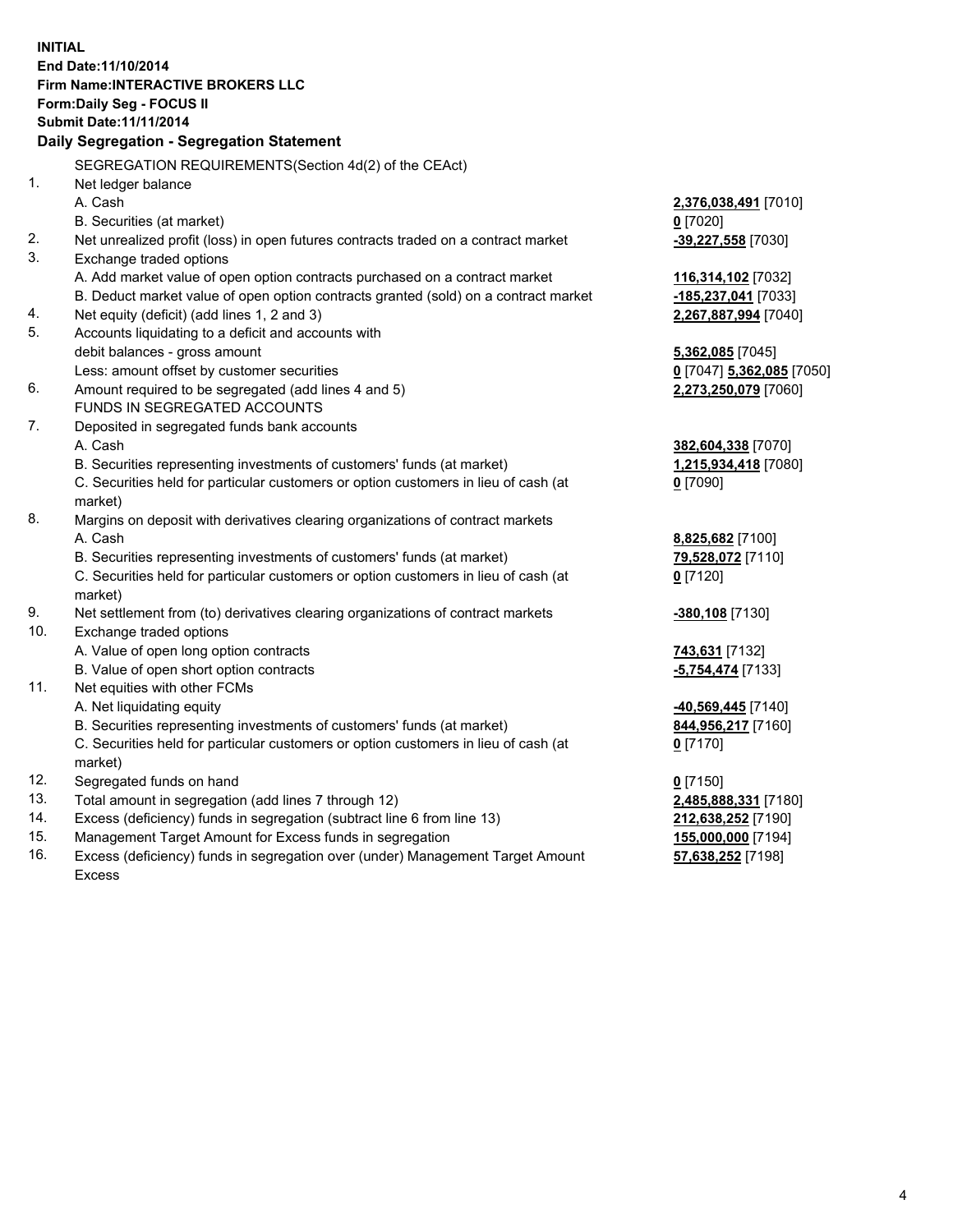## **INITIAL End Date:11/10/2014 Firm Name:INTERACTIVE BROKERS LLC Form:Daily Seg - FOCUS II Submit Date:11/11/2014 Daily Segregation - Supplemental**

| $\blacksquare$           | Total gross margin deficiencies - Segregated Funds Origin                              | 2,395,365 [9100] |
|--------------------------|----------------------------------------------------------------------------------------|------------------|
| $\blacksquare$           | Total gross margin deficiencies - Secured Funds Origin                                 | 58,642 [9101]    |
| $\blacksquare$           | Total gross margin deficiencies - Cleared Swaps Customer Collateral Funds Origin       | $0$ [9102]       |
| $\blacksquare$           | Total gross margin deficiencies - Noncustomer and Proprietary Accounts Origin          | 0 [9103]         |
| $\blacksquare$           | Total number of accounts contributing to total gross margin deficiencies - Segregated  | 8 [9104]         |
|                          | Funds Origin                                                                           |                  |
| $\sim$                   | Total number of accounts contributing to total gross margin deficiencies - Secured     | 6 [9105]         |
|                          | Funds Origin                                                                           |                  |
| $\overline{\phantom{a}}$ | Total number of accounts contributing to the total gross margin deficiencies - Cleared | $0$ [9106]       |
|                          | Swaps Customer Collateral Funds Origin                                                 |                  |
| $\blacksquare$           | Total number of accounts contributing to the total gross margin deficiencies -         | $0$ [9107]       |
|                          | Noncustomer and Proprietary Accounts Origin                                            |                  |
| $\blacksquare$           | Upload a copy of the firm's daily margin report the FCM uses to issue margin calls     |                  |
|                          | which corresponds with the reporting date.                                             |                  |

11.10.2014 Commodity Margin Deficiency Report.xls